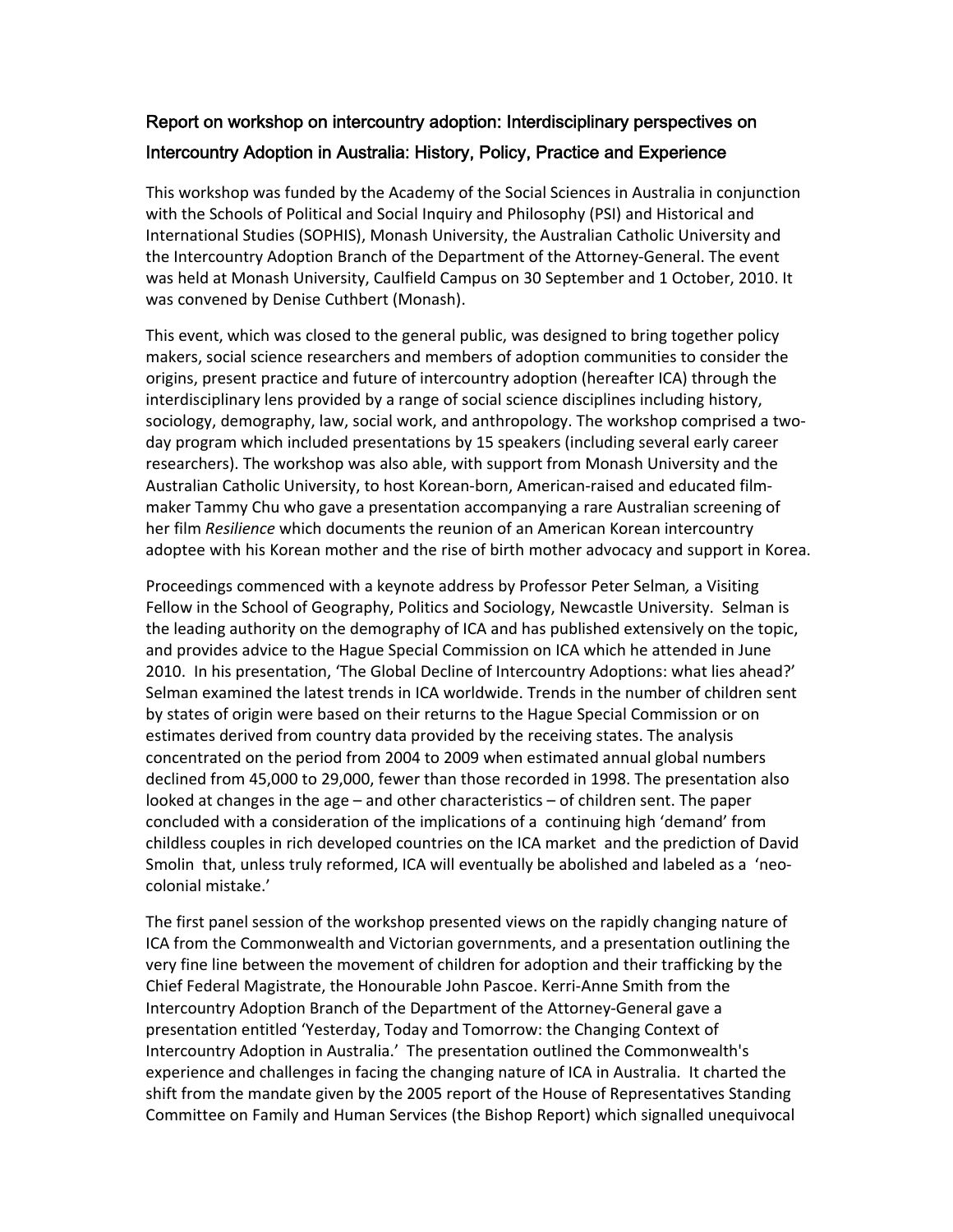support for ICA and recommended the role of the Commonwealth be one of opening new programs, harmonising State and Territory practices, and reducing 'red tape'. The realities of ICA in 2010 call for a different approach, prompted by the changing characteristics of children in need of overseas adoption, longer waiting times, Hague compliancy, risk management, trafficking and other issues. In his presentation, 'When is illegal intercountry adoption tantamount to child trafficking?' John Pascoe argued that while the legal framework governing child trafficking and illegal ICA has been significantly bolstered, there are still uncertainties as to whether illegal ICA is considered trafficking. The paper questioned the effectiveness of existing instruments and regulations in curbing illegal ICA and child trafficking. The session concluded with a presentation by Katie Brown from Intercountry Adoption Victoria, in the Department of Human Services. Echoing the concerns and approach taken by Smith and Pascoe, Brown highlighted efforts being made in Victoria to educate prospective parents about the changing nature of ICA and the needs of children available for adoption.

The second panel presented both historical and critical legal perspectives on adoption, the adoptable child, the role of the professions in adoption and the rights of children. Shurlee Swain's presentation 'Shifting definitions of "the adoptable child" in the language of people seeking to adopt and to place children, 1860‐1960' demonstrated that while discomfort about the notion of adoption as facilitating a market in children has been one of the major motivations for regulation and control, the signs of the marketplace lurk close to the surface of the history of adoption in Australia. This paper explored the nature of the market, beginning in the decades before legalisation but looking also for continuities in the ways in which in‐country and later ICA have been debated in Australia. Drawing on an analysis of advertisements from major metropolitan dailies it will argue that benevolence always exists in an uneasy alliance with assumptions about the right to a child, creating a 'shopping list' of desired characteristics which the market was rarely able to satisfy.

In '"We find families for children, not children for families": Professionals and consumers at odds over intercountry adoption', Marian Quartly drew on research into historical social work archives to add an Australian perspective to the body of North American research (by E Wayne Carp, Ellen Herman and others) on the social work profession and its role in the development of adoption policy and practice. The historical moment elaborated in the paper was the mid 1970s when a parents' rights group challenged the professional authority of the social work profession in adoption. The paper examined the historical experience and the self‐understandings of those around the table – as activists, as citizens, as professionals – for what this tells us about the long history of tensions between child‐ focused approaches to adoption and what may be termed adoption‐focused approaches to children in need in the making of policy and practice in Australian ICA. Quartly then considered this historical evidence in the light of contemporary policy debates. Echoing Swain's argument, Quartly argued that the spectre of the market place – and the emerging conception of adoptive parents as 'consumers' – is a dimension which needs to be accounted for in the history of Australian adoption.

This panel concluded with a paper by Judy Cashmore (University of Sydney) 'Making space for the voice and views of the child in Family Law' in which key insights from practice and research in family law were brought to bear on adoption. As Cashmore argued, the best interests of the child, children's right to live with their families and to have continuing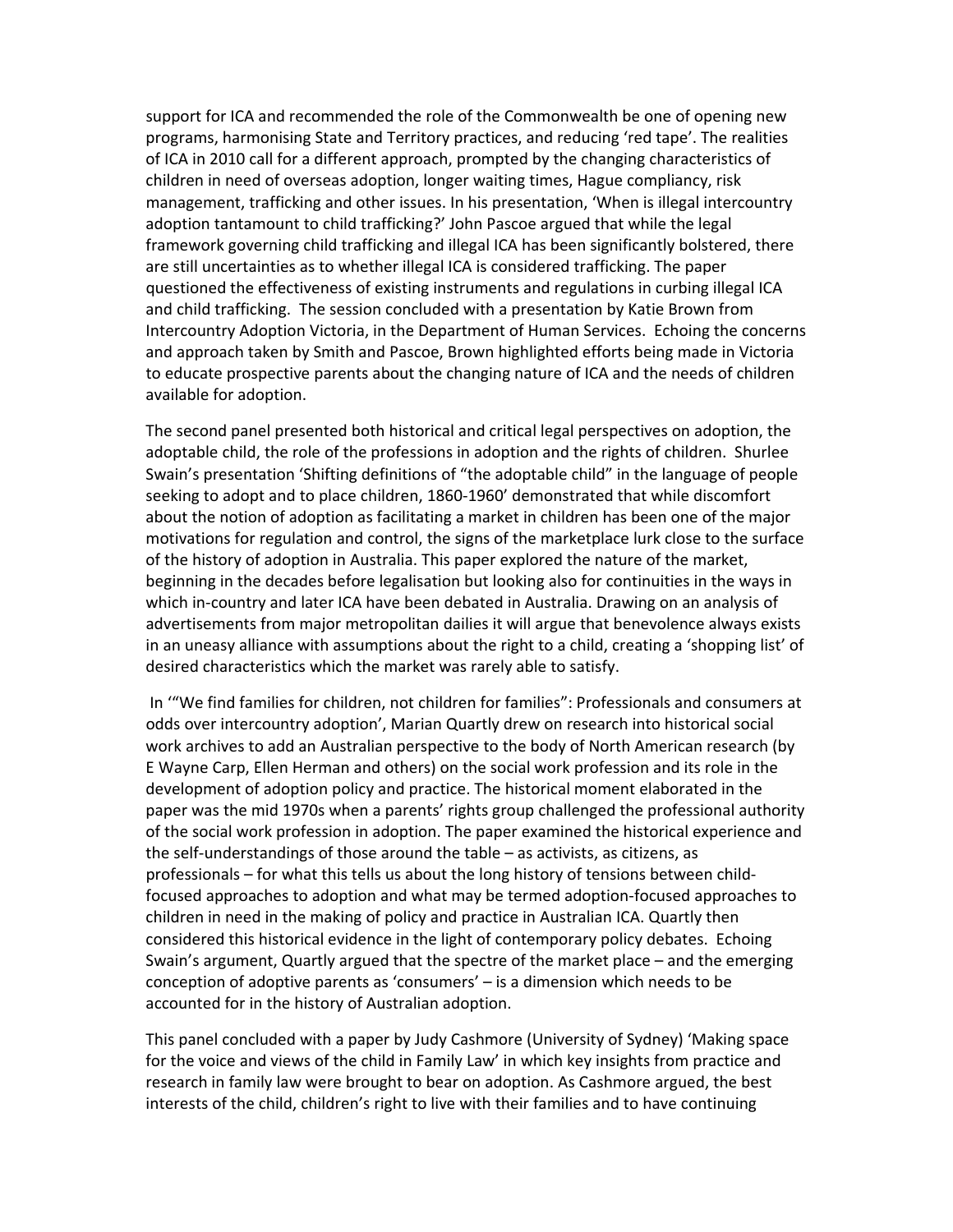contact with their family members as well as their right to express and have their views taken into account about matters that affect them are key planks of the UN Convention on the Rights of the Child. In making decisions about children's living arrangements and family composition ‐ including adoption and foster placement and post‐separation arrangements – children have experiences and perspectives that can inform the decision‐making process and need to be taken into account, both in relation to their own circumstances and more generally in terms of adults' understanding of children's experiences and perspectives. This paper provided a valuable review of the relational and children's rights arguments as well as insights from the experiences and perspectives of adopted children and young people.

The theme of the third panel was 'Different ways of doing family' and sought to bring critical perspectives from gay and lesbian studies, and from work on foster care, to bear on considerations of ICA. In her paper, 'Lesbian and gay parented families: structure, outcomes for children and implications for adoption law and policy' Deborah Dempsey (Swinburne) discussed different types of lesbian‐ and gay‐parented families, including those created through IVF, surrogacy and donor insemination. A brief overview of the now extensive literature indicating good developmental outcomes for children raised in same‐sex couple families was provided; and the implications for adoption law and policy of lesbian- and gayparented families formed through ART were considered in light of recent Australian and international research.

The first day of the workshop concluded with a screening of *Resilience* by Tammy Chu and a presentation by the film‐maker on the film and the politics of ICA in Korea. Chu's film was a poignant and complex examination of the reunion and its aftermath of a Korean adoptee and his mother. Chu's *Resilience* is a character‐driven documentary that takes a unique look at international adoption from the perspective of a Korean birth mother and her American son. A single story among the thousands of stories untold, the film follows the remarkable journey of Myungja as she reconnects with her son Brent (Sung‐wook) after 30 years apart. Through their initial reunion on national television to subsequent meetings and departures, they attempt to build a relationship amidst family betrayal and the legacy of adoption.

On day two of the workshop, the first panel saw presentations by Patricia Fronek (Griffith) and Denise Cuthbert (Monash) which unsettled and questioned operating assumptions in ICA in Australia and overseas. Fronek's paper 'The future of intercountry adoption: A paradigm shift for this century?' argued that popular discourse that describes ICA has changed little since the 1950s. Increasingly evidence is mounting that necessitates a paradigm shift in how the international community conceptualises and responds to ICA. Outmoded thinking focuses solely on individual solutions for individual children. Approaches that address the structural issues that separate children from their families are called for. Currently the only overarching international framework for ICA is a legal one which is limited when applied to the prevention of family separation. Fronek argued for a shift in paradigm from the legalistic to the socioecological in managing ICA in the  $21<sup>st</sup>$  century. This would entail, among other things, applying lessons learned from other arenas, such as health, to adoption; and would require a new international vision, strong policy leadership and intersectoral collaboration focussed on the needs and interests of children. Also questioning the adequacy and child‐centredness of international legal frameworks for ICA, Denise Cuthbert's paper, ' Intercountry Adoption, the global care of children and the "failure of national politics"' began with the assessment of legal scholar Kerry O'Halloran that ICA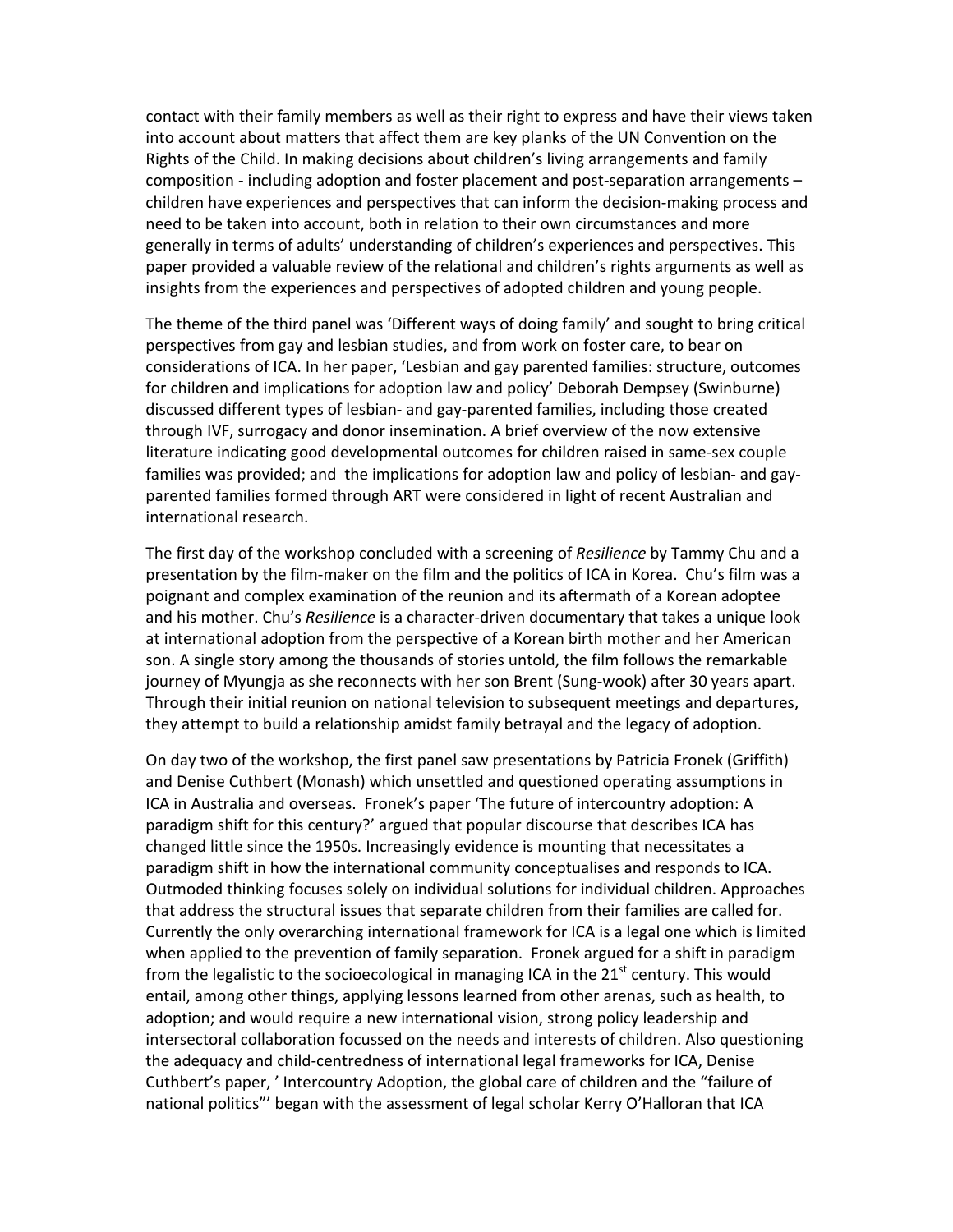arises from a 'failure of national politics' in sending countries with which national politics in receiving countries are complicit. Using this as a starting point, this paper asked whether the transnational instrument of the Hague Convention (1993), which is commonly viewed as an instrument which protects the rights of children, is sufficient to overcome the deficiencies in national politics of which O'Halloran writes. It concluded that the Hague Convention, while commendable in many respects, is destined to reproduce the failures of national politics that give rise to ICA, rather than overcoming them and as a result is compromised in its protection of the rights of children. Hague is historically, philosophically and instrumentally complicit in the politics which endorse ICA and work to ensure its continuation. Its presumptive bias in favour of ICA leads to it departing significantly from the United Nations Convention on the Rights of the Child (1989). The Hague Convention works to ensure the rights of children *within* ICA, and not their rights *per se*. In conclusion, Cuthbert argued, the global care of children requires a more robust and child‐focused international legal framework than that provided by Hague.

The second panel on day two foregrounded research into intercountry adoptive parents, with presentations by two early career researchers, Joshua Forkert (Adelaide) and Indigo Willing (Queensland), and the work of Damien W. Riggs (Flinders). In '"When the war is over": Legitimating intercountry adoption in Australia, 1968‐1975,' Forkert traced the rise of adoptive parents' activism from the mid‐1970s in the closing stages of the Vietnam War, when concerned individuals and groups in Australia responded to the plight of the thousands of children orphaned or abandoned as a result of the conflict with offers of adoption. From the first cases in 1968, a movement led by prospective adoptive parents slowly developed, advocating adoption as a humanitarian and morally responsible act, culminating in the Australian Government's participation in the mass airlifts of children known as 'Operation Babylift' before the fall of Saigon in April 1975. This paper examined how this parent movement interacted with Government authorities, professional social workers and voluntary groups in Vietnam to legitimate intercountry adoption as a social practice in Australia during this period, and highlights how the nature of this interaction influenced the formation of official policy.

In her paper 'Transnational Adoptive Parents in Australia: Cosmopolitan Horizons, Cross‐ Border Ties and Issues of Race,' Willing examined the life experiences and outlooks on diversity that 'ordinary' Australian transnationally adoptive parents bring to the practice. It reported on research with 35 transnationally adoptive parents, exploring their memories and experiences in raising children whom they have adopted from various countries in Asia and also from Ethiopia. Willing finds that most parents in the study grapple with issues of racism and processes of White racial privilege that also shapes their lives and that of their families. There also appear to be a lack of formal avenues for these parents to gain mentoring from people who share the racial and ethnic background of adoptees. She concludes that in the future, more attention needs to be given to issues of race in adoption education and post‐adoption support services, and for the inclusion of more people from diverse backgrounds in the development and delivery of such services.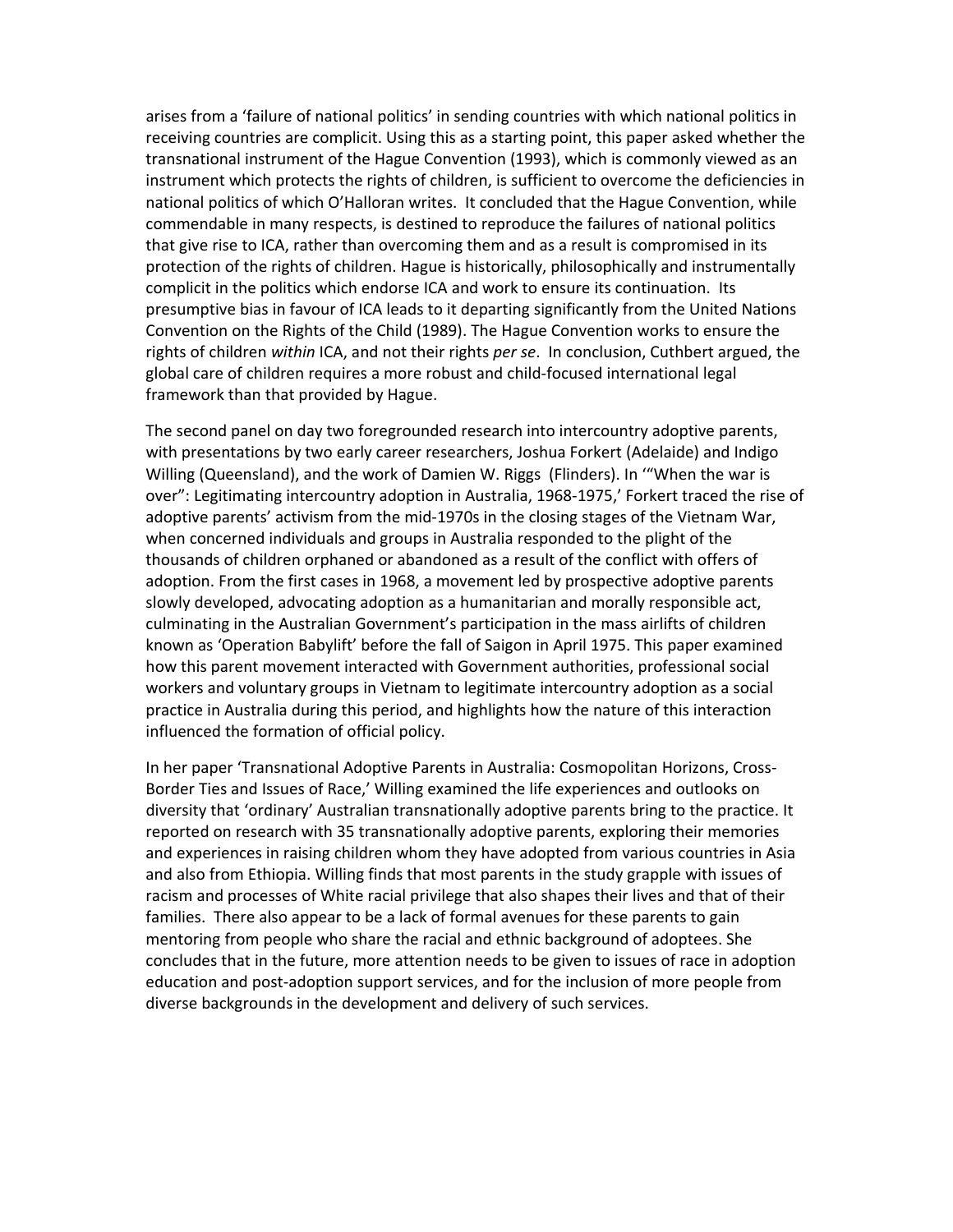In his presentation 'Other People's Children Too: Practice of Naming and Belonging in Adoptive and Foster Families' Damien W. Riggs (Flinders) contrasts the practice with respect to the naming of parents where foster parents are often discouraged from assuming the title of 'mum' or 'dad', the presumption being that this will confuse children or deny the ongoing role of birth parents with the practice in adoption where the opposite is true. Using this as a starting point, the paper explored these complex issues of the care of 'other people's children' by using examples from Australian intracountry foster care as a way to open up discussions about intercountry adoption and in particular the ethical responsibility that rests with birth parents to develop practices of kinship and belonging that both celebrate the 'birth' of the adoptive family, whilst honouring ongoing connections to birth families.

The final panel session of the workshop presented voices and perspectives often missing from public discussions of ICA in Australia: the adoptee voice, and the perspectives and insights from other episodes of child removal in our history. Early career researcher and independent scholar, Jessica Walton presented a paper, 'Re‐visiting the "unknown": What it means to be adopted from the perspectives of Korean adoptees' on the adoptee experience. Intercountry adoption happens, she argued, along well-traveled international routes - as social workers bring children on planes to the waiting arms of adoptive parents in the receiving country and as adoptive parents fly to the birth country to return with their child. This familiar and pivotal moment in the adoption process has life‐long implications for everyone involved. For adoptees, this moment in time is something that many work to make sense of through their own travels back to their birth country. Walton's paper examined what being adopted means as it is experienced from the perspectives of Korean adoptees. In particular, it addressed the on‐going challenge of reclaiming what is often a largely 'unknown' part of their identity and making it into something meaningful. In her paper, 'Intercountry Adoption: Are we creating another stolen generation?' Evelyn Robinson (Member, National Intercountry Adoption Advisory Group, NICAAG) reflected on the development of ICA in Australia in the contexts of domestic child adoption and the removal of Indigenous children. She suggests that that ICA has proceeded without close scrutiny of the values which underpin the transfer of children through adoption from one family to another. Domestic adoption has been occurring in Australia for almost a hundred years. The vast majority of children adopted in Australia during this period were born to unmarried, unsupported mothers. Post adoption support services have existed in Australia for more than thirty years and remain an untapped source of information on the long term outcomes of adoption separation. Australia as a nation needs to heed the lessons of its onw history more closely: we have experienced the removal of Aboriginal children and the British Child Migrants from their communities. The ethical viability of ICA, Robinson concluded, must be assessed with the benefit of the knowledge which we already have of past Australian experiences of adoption and family separation.

The workshop concluded with a Policy Forum chaired by Shurlee Swain which focused on the need for more Australian research into ICA and for more effective dissemination of the findings of this research. This session provoked animated discussion and a number of key themes which emerged over the two day workshop were revisited. These included the issue raised by Peter Selman in his opening keynote address and continued and elaborated in a number of other papers that contemporary ICA is changing very rapidly and no longer bears much resemblance to the version of ICA circulating in popular discourse. As discussants